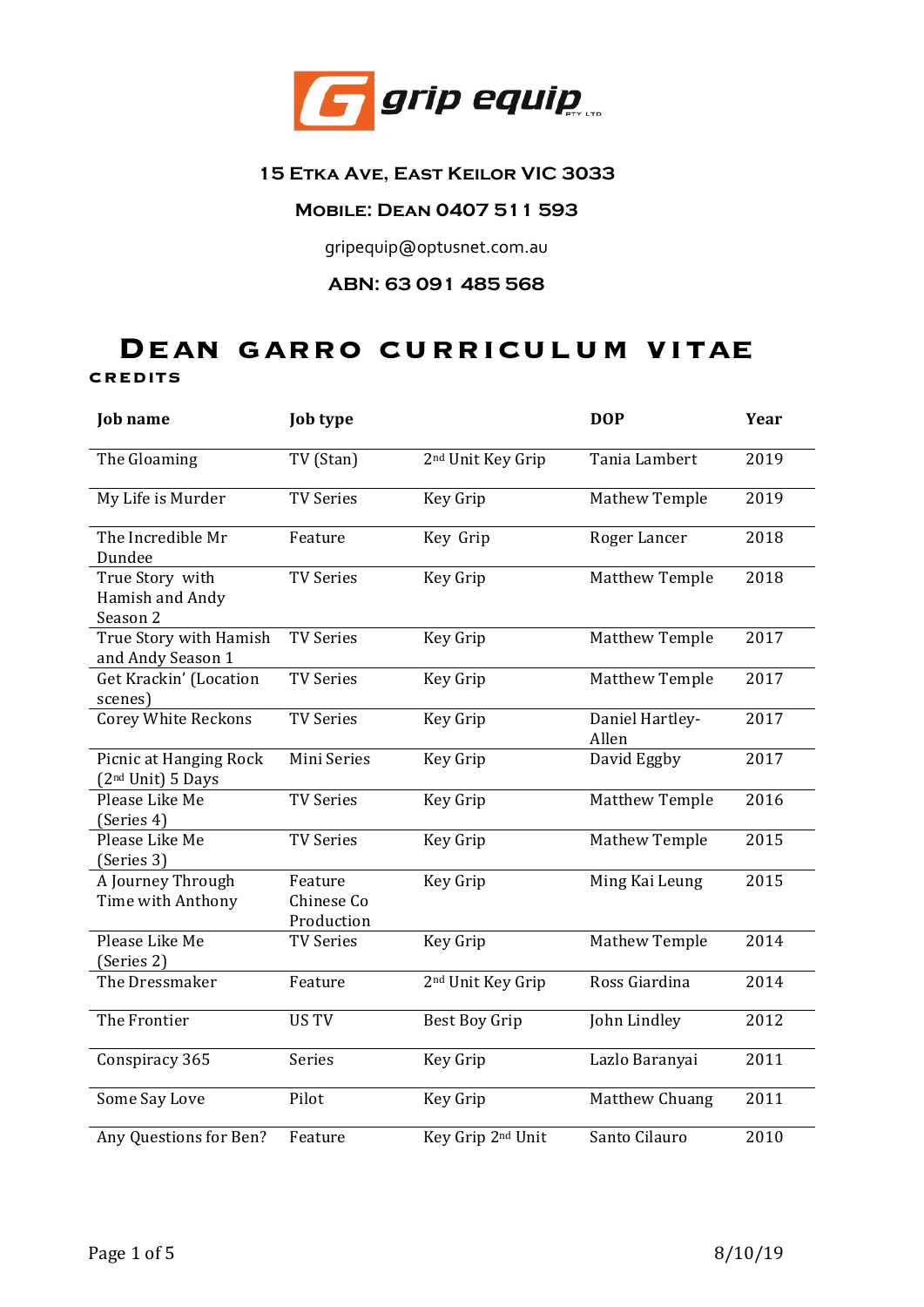| Mercury                        | Short                 | Key Grip                                  | John Brawley                       | 2010 |
|--------------------------------|-----------------------|-------------------------------------------|------------------------------------|------|
| Frank and Jerry                | Feature               | Key Grip                                  | Lazlo Baranyai                     | 2009 |
| Lowdown                        | Series 1              | Key Grip                                  | John Brawley                       | 2009 |
| Don't Be Afraid of the<br>Dark | <b>US Feature</b>     | Dolly Grip - Action<br>Unit               | <b>Ross Emery</b>                  | 2009 |
| Aridhu Aridhu                  | <b>Indian Feature</b> | Key Grip                                  | Vageesan Siva                      | 2009 |
| I Can Speak Swedish            | Short Film            | Key Grip                                  | John Brawley                       | 2009 |
| Vanished                       | Feature               | <b>Tracking Vehicle</b><br>Grip           | Lazlo Baranyai                     | 2009 |
| The Wedge                      | Series                | Key Grip                                  | Joanne Donahue                     | 2007 |
| <b>Punch Drunk</b>             | <b>Short Film</b>     | Key Grip                                  | Adam Howden                        | 2009 |
| Over My Dead Body              | Documentary           | Key Grip                                  |                                    | 2007 |
| <b>Job</b> name                | <b>Job type</b>       |                                           | <b>DOP</b>                         | Year |
| <b>Grave Diggers</b>           | Pilot                 | Key Grip                                  | Ellery Ryan                        | 2007 |
| Lake Mungo                     | Feature               | Key Grip for 35mm<br>scenes               | John Brawley                       | 2007 |
| Noise                          | Feature               | <b>Quad Bike Tracking</b>                 | Lazlo Baranyai                     | 2007 |
| Where the Wild Things<br>Are   | Feature               | Additional Grip 2nd<br>Unit               | Lance Acord                        | 2006 |
| Nightmares and                 | Series                | Key Grip - 2 <sup>nd</sup> Unit           | <b>Ben Nott</b>                    | 2006 |
| Dreamscapes<br>Love Story 2050 | <b>Indian Feature</b> | Crane Technician                          | Vijay Kumar Arora                  | 2006 |
| Little Oberon                  | Telemovie             | Key Grip/Crane Grip<br>on Additional Days | Mark Wareham                       | 2005 |
| Ghostrider                     | <b>US Feature</b>     | Key Grip of VFX Unit                      | John Wheeler                       | 2005 |
| The Extra                      | Feature               | Key Grip                                  | Mark Wareham                       | 2004 |
| Salems Lot                     | <b>US Telemovie</b>   | Best Boy Grip / B<br>Camera Dolly Grip    | Brian Breheny /<br><b>Ben Nott</b> | 2003 |
| Oranges                        | <b>Short Film</b>     | Key Grip                                  | Max Davies                         | 2003 |
| <b>Evil Never Dies</b>         | <b>US Telemovie</b>   | <b>Best Boy Grip</b>                      | Mark Wareham                       | 2003 |
| Crash Burn                     | Pilot                 | <b>Best Boy Grip</b>                      | <b>Geoff Hall</b>                  | 2002 |
| After The Deluge               | Mini Series           | Key Grip                                  | <b>Geoff Burton</b>                | 2002 |
| <b>Worst Best Friends</b>      | Series                | Key Grip                                  | James Grant                        | 2002 |
| Visitors                       | Feature               | <b>Best Boy Grip</b>                      | Ellery Ryan                        | 2002 |
| I Can't Get Started            | Short Film            | Key Grip                                  | Ellery Ryan                        | 2001 |
| In Der Luft Nacht              | Short/Trailer         | Key Grip                                  | Martin Smith                       | 2001 |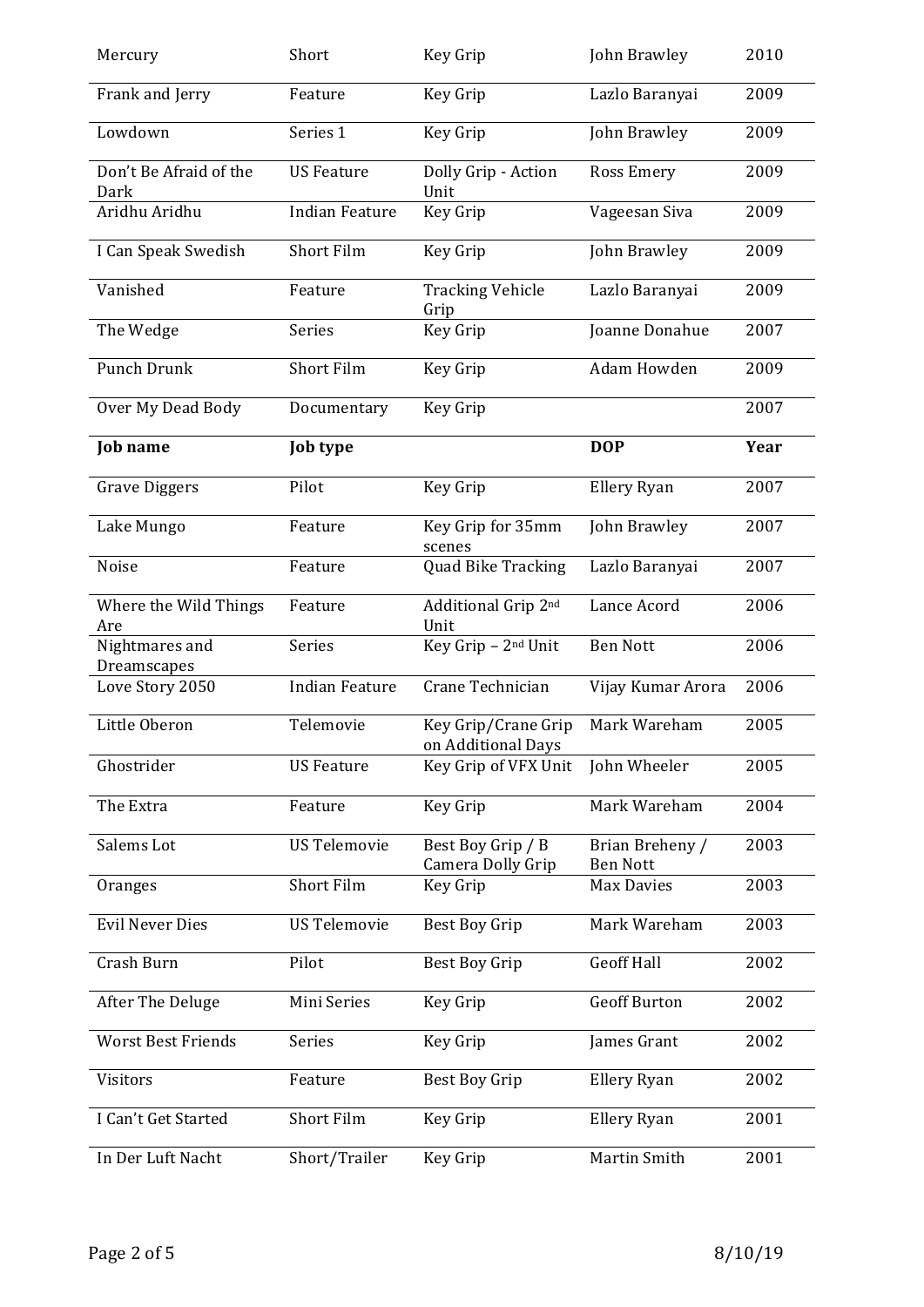| Culture                               | Short Film          | Key Grip              | Ellery Ryan       | 2001 |
|---------------------------------------|---------------------|-----------------------|-------------------|------|
| Mr Wasinski's Song                    | <b>Short Film</b>   | Key Grip              | Lazlo Baranyai    | 2001 |
| Begger                                | Short Film          | Key Grip              | Richard Hosking   | 2001 |
| Kaos                                  | <b>Short Film</b>   | Key Grip              | Lazlo Baranyai    | 2001 |
| The Smell that Killed<br>Him          | <b>Short Film</b>   | Key Grip              | <b>Geoff Hall</b> | 2000 |
| All Sports Show                       | Pilot TV            | Key Grip              | Martin Smith      | 2000 |
| Queen of the Damned                   | US Feature          | <b>Assistant Grip</b> | Ian Baker         | 2000 |
| The Bank                              | Feature             | <b>Assistant Grip</b> | Tristan Milani    | 2000 |
| Journey to the Centre of<br>the Earth | <b>US Telemovie</b> | <b>Assistant Grip</b> | Roger Lancer      | 1999 |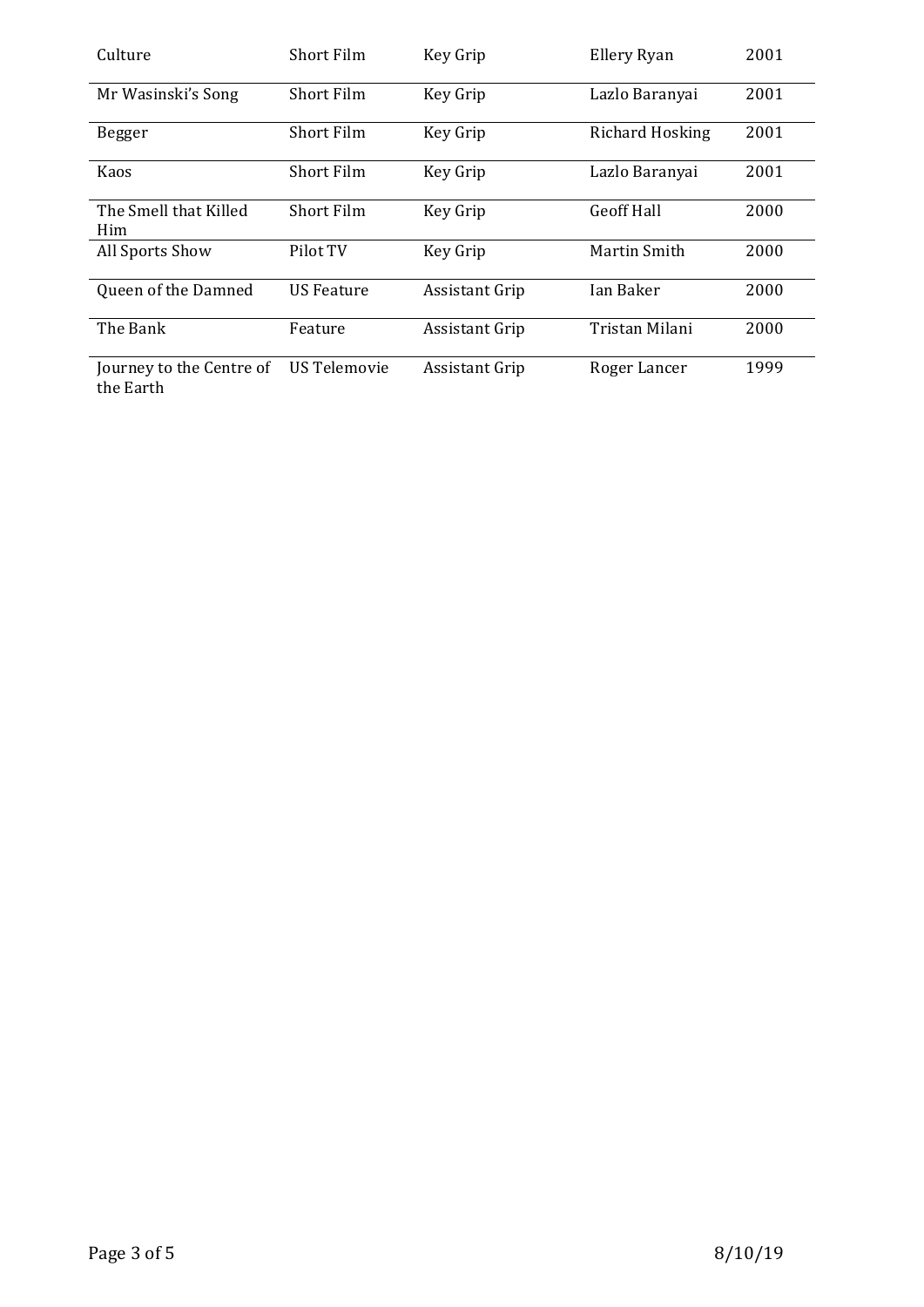#### **TELEVISION SPORTING CREDITS**

MotoGP Phillip Island – Crane Operator 2006, 2007, 2008, 2009, 2010 V8 Supercars – Crane Operator 2006, 2007, 2008, 2009, 2010, 2011 Super Boxer – 2010

#### **CORPORATE PROJECTS**

Autobake Serpentine 2010 LG (Korea) 2009 Panasonic 2008 Holden Station Wagon 2008 Holden VE Ute 2007 Kenworth Trucks 2007 NAB 2007 RMIT 2006 Swinburne University 2005 Bohler Thysen Welding 2005 BHP Billiton 2003

#### **TELEVISION COMERCIALS and Promo's**

I have worked predominately in television commercial productions. I have worked on over 1500 commercials including large campaigns and Promo's to mention a few. Master chef The Block Underbelly Family food fight Lego Masters Modern Housewives Australian Open ATP tennis Ford Kia Skoda Mcdonalds Hungry Jacks Mazda Holden Momentum Energy Simmons Homes Hotondo Homes Honda Cars Great Wall Cars

### **QUALIFICATIONS**

Certified Fisher Dolly Service Technician Heavy Rigid Truck Licence Scissor Lift Licence

Suzuki Cars